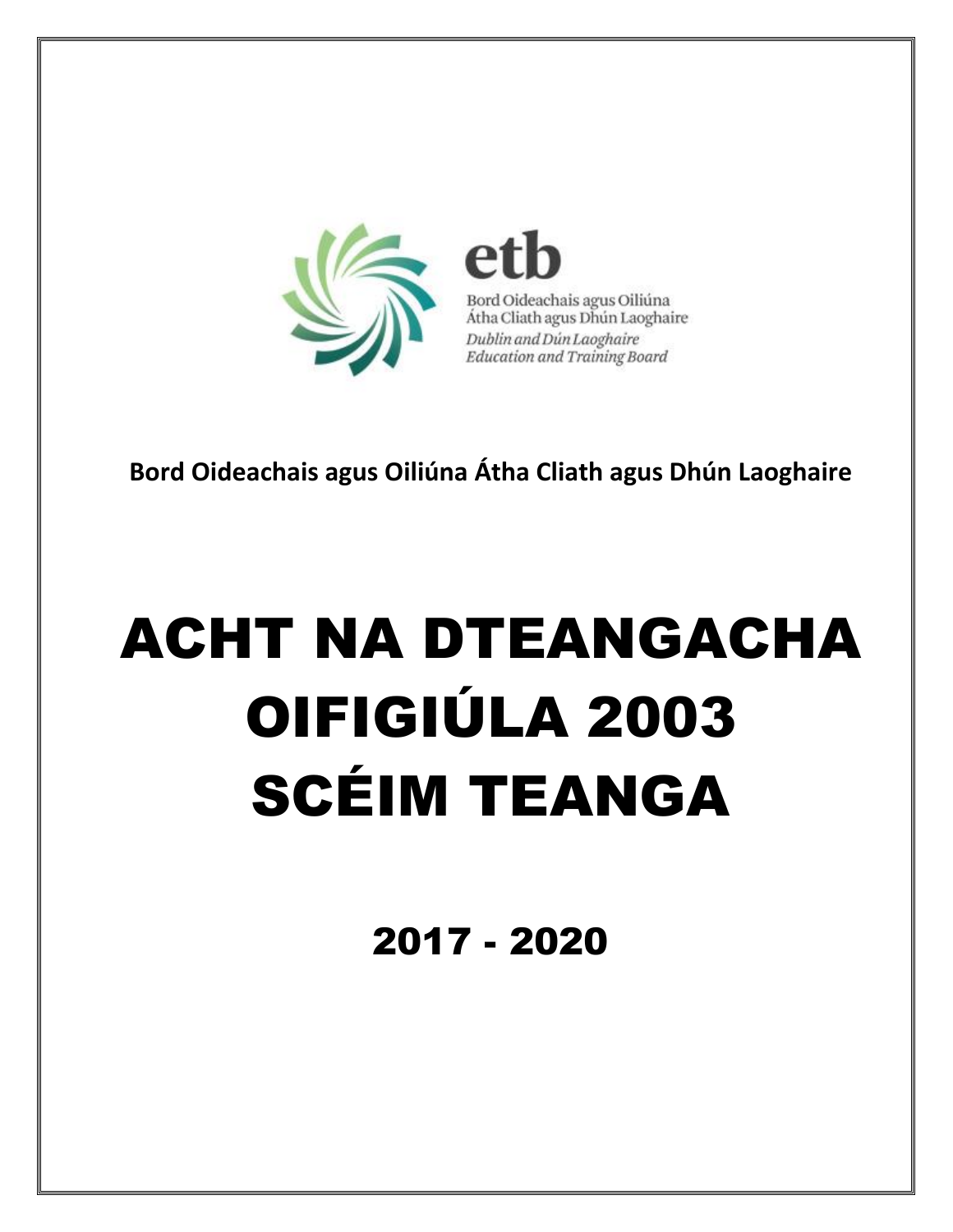# Clár

| 1.1 |                                                                                    |
|-----|------------------------------------------------------------------------------------|
| 1.2 |                                                                                    |
| 1.3 |                                                                                    |
|     |                                                                                    |
|     | Caibidil 2: Léargas Ginearálta ar Bhord Oideachais & Oiliúna Átha Cliath agus Dhún |
|     |                                                                                    |
| 2.1 |                                                                                    |
| 2.2 |                                                                                    |
| 2.3 |                                                                                    |
|     |                                                                                    |
|     | Caibidil 3: Sonraí Seirbhísí ar fáil i mBéarla amháin nó go dátheangach 5          |
|     |                                                                                    |
|     |                                                                                    |
|     |                                                                                    |
|     |                                                                                    |
|     |                                                                                    |
|     |                                                                                    |
|     |                                                                                    |
|     |                                                                                    |
|     | 11                                                                                 |
|     |                                                                                    |
|     |                                                                                    |
|     |                                                                                    |
|     |                                                                                    |
|     |                                                                                    |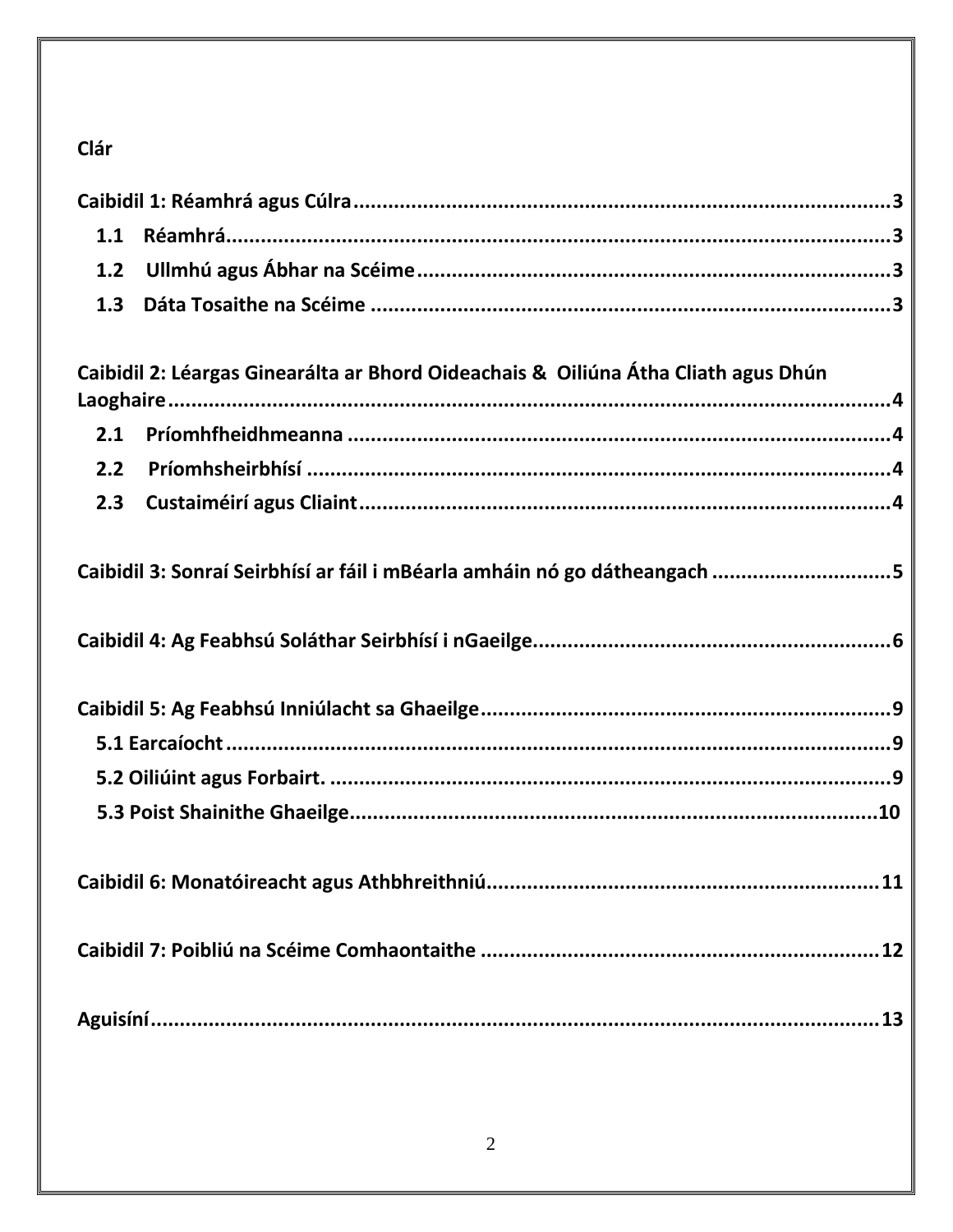# <span id="page-2-0"></span>**Caibidil 1: Réamhrá agus Cúlra**

#### <span id="page-2-1"></span>**1.1 Réamhrá**

Forálann Acht na dTeangacha Oifigiúla 2003 d'ullmhú scéim teanga ag comhlachtaí poiblí ag tabhairt mionsonraí faoi na seirbhísí a sholathróidh siad

- trí mheán na Gaeilge:
- trí mheán an Bhéarla; agus
- trí mheán na Gaeilge agus an Bhéarla

agus na bearta a ghlacfar lena chinntiú go ndéanfar aon seirbhís nach bhfuil an comhlacht ag soláthar trí mheán na Gaeilge a sholáthar laistigh de fhráma ama comhaontaithe.

De réir alt 14(3) den Acht, fanann scéimeanna teanga i bhfeidhm ar feadh tréimhse 3 bliana nó go dtí go mbeidh scéim nua daingnithe, cibé acu is déanaí, ag an Aire Ealaíon, Oidhreachta, Gnóthaí Réigiúnacha, Tuaithe agus Gaeltachta.

#### <span id="page-2-2"></span>**1.2 Ullmhú agus Ábhar na Scéime**

Tá aird mar is cuí tugtha ar na Treoirlínte a d'eisigh an Roinn Ealaíon, Oidhreachta, Gnóthaí Réigiúnacha, Tuaithe agus Gaeltachta agus an scéim seo á hullmhú. Ina theannta sin, tugadh faoi phróiseas cuimsitheach comhairliúcháin leis na páirtithe leasmhara uile.

Tá Bord Oideachais agus Oiliúna Átha Cliath agus Dhún Laoghaire á threorú ag an bprionsabal gur cheart go mbeadh soláthar seirbhísí Gaeilge bunaithe ar

- an leibhéal bunúsach éilimh ar sheirbhísí ar leith i nGaeilge;
- an tábhacht a bhaineann le cur chuige réamhghníomhach i soláthar seirbhísí dá leithéid, agus
- acmhainní, lena n-áirítear acmhainní daonna agus airgeadais, agus cumas an chomhlachta an cumas riachtanach teanga a fhorbairt nó a rochtain.

Comhlánaíonn an scéim seo prionsabail a bhaineann le Seirbhís ar Ardchaighdeán do Chustaiméirí agus ár gCairt Chustaiméirí. Tá sí curtha le chéile leis an aidhm go gcomhlíonfaí gach oibleagáid ábhartha faoi Acht na dTeangacha Oifigiúla atá ar Bhord Oideachais agus Oiliúna Átha Cliath agus Dhún Laoghaire ar bhonn céimnithe, tríd an scéim seo agus trí scéimeanna amach anseo.

Tuigtear agus aithnítear an t-am agus an iarracht a chuireann gach duine a bhfuil baint acu leis an bpróiseas seo isteach ann.

#### <span id="page-2-3"></span>**1.3 Dáta Tosaithe na Scéime**

Dheimhnigh an tAire Ealaíon, Oidhreachta, Gnóthaí Réigiúnacha, Tuaithe agus Gaeltachta an Scéim seo. Cuirfear tús leis an Scéim le héifeacht ó **10 Aibreán 2017** agus beidh sí i bhfeidhm ar feadh tréimhse trí bliana nó go dtí go ndeimhnítear Scéim nua, pé dáta is déanaí.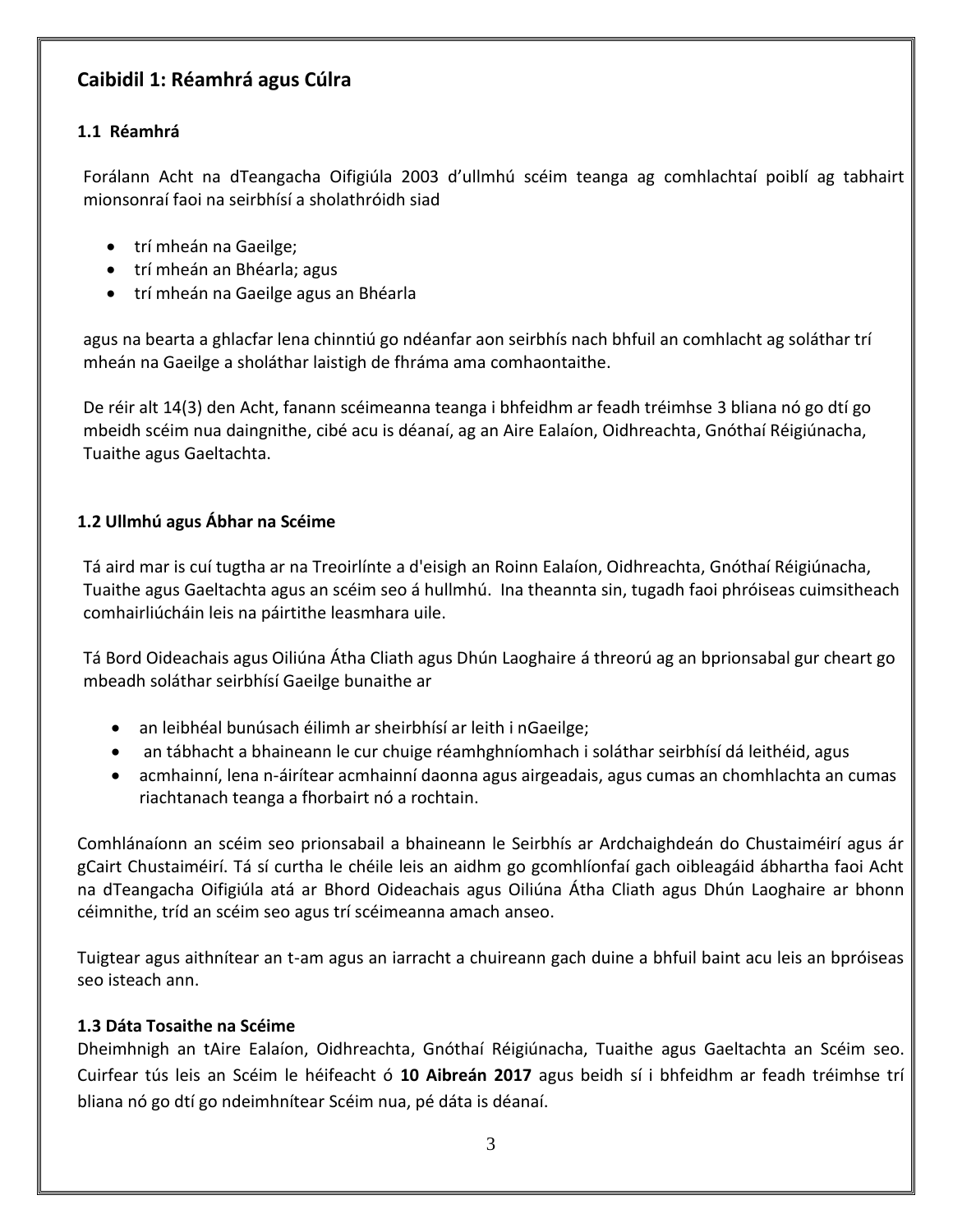# <span id="page-3-0"></span>**Caibidil 2: Léargas Ginearálta ar Bhord Oideachais agus Oiliúna Átha Cliath agus Dhún Laoghaire**

#### <span id="page-3-1"></span>**2.1 Príomhfheidhmeanna**

Is comhlacht reachtúil é Bord Oideachais agus Oiliúna Átha Cliath agus Dhún Laoghaire ('an Bord'), le freagrachtaí forleathana as seachadadh oideachais agus oiliúna i mbunscoileanna, scoileanna dara leibhéal, i gcoláistí breisoideachais agus ionaid oiliúna i gContae Átha Cliath.

#### <span id="page-3-2"></span>**2.2 Príomhsheirbhísí**

Is iad na seirbhísí a chuirimid ar fáil ná oideachas ag an mbunleibhéal, dara leibhéal, Cláir Ógtheagmháil, cursaí Breisoideachais (IAT), Oideachas d'Aosaigh, Cursaí Oiliúna chomh maith le cláir agus seirbhísí oideachas pobal bhunaithe eile. Tairgaítear gach seirbhís ag leibhéal áitiúil.

Tá de dhualgas ar an mBord freisin (faoi threoir ón Aire Oideachais agus Scileanna) seirbhísí tacaíochta a chur ar fáil do sholáthraithe eile oideachais agus oiliúna laistigh dár limistéar geografach. Tharlódh go soláthrófaí na tacaíochtaí seo i gcomhthéacs tionscadal caipitil agus talún, acmhainní daonna, seirbhísí airgeadais, seirbhísí dlí, Teicneolaíoocht Faisnéise agus Cumarsáide (TFC) agus rialachas corparáideach.

#### <span id="page-3-3"></span>**2.3 Custaiméirí agus Cliaint**

Is iad na cliaint ar a dhíríonn Bord Oideachais agus Oiliúna Átha Cliath agus Dhún Laoghaire orthu ná:

- Mic léinn agus/nó a thuismitheoirí/caomhnóirí
- Foghlaimeoirí fásta
- Pobail uile Chontae Átha Cliath
- An óige agus oibrithe dheonacha
- Iarrthóirí agus faighteoirí deontais faoi na scéimeanna tacaíocht mhic léinn éagsúla faoi stiúir an Bhord Oideachais & Oiliúna
- Eagraíochtaí Dheonacha agus Spórtúil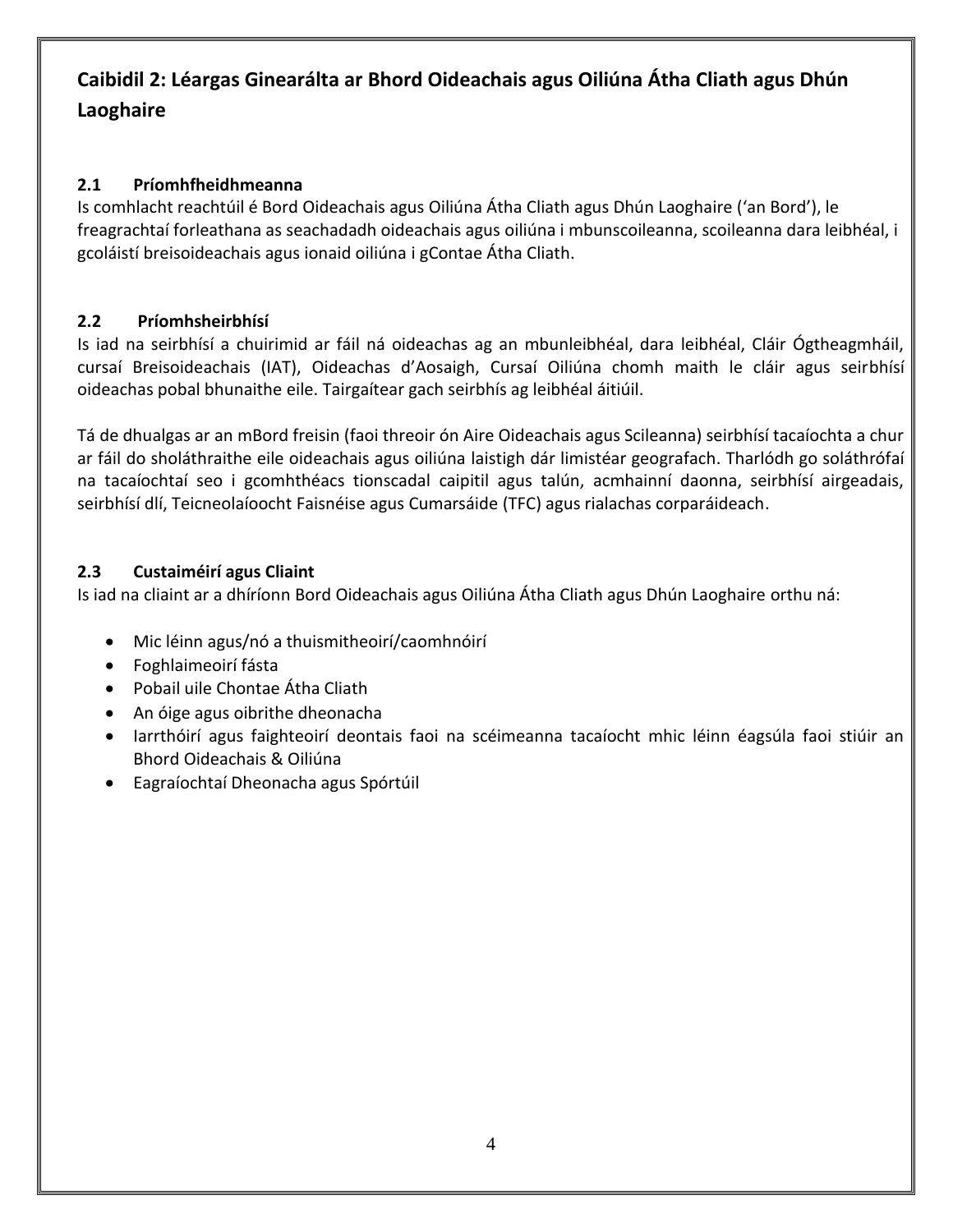# <span id="page-4-0"></span>**Caibidil 3: Sonraí Seirbhísí ar fáil i mBéarla amháin nó go dátheangach**

Thíos tá sonraí de na seirbhísí atá ar fáil faoi láthair i mBéarla amháin nó go dátheangach i nGaeilge agus i mBéarla;

#### **Ceann Oifig agus scoileanna labhartha Béarla agus ionaid oideachais**

| Soláthar Seirbhísí Ar Fáil Faoi Láthair        |                                                                                                                                                                                                                                                                                                                                        |                                                                 |  |
|------------------------------------------------|----------------------------------------------------------------------------------------------------------------------------------------------------------------------------------------------------------------------------------------------------------------------------------------------------------------------------------------|-----------------------------------------------------------------|--|
| Seirbhísí (Ginearálta)                         | Seirbhísí i mBéarla amháin                                                                                                                                                                                                                                                                                                             | Béarla amháin nó go<br>dátheangach i nGaeilge agus i<br>mBéarla |  |
| Scoileanna iar-bhunoideachais<br>Bunscoileanna | Scoileanna Dara leibhéal agus ionaid<br>Ógtheagmháil seachas ár gceithre<br>Gaelcholáiste:<br>$\triangleright$ Coláiste Chilliain<br>> Coláiste Cois Life<br>$\triangleright$ Coláiste de híde<br>▶ Gaelcholáiste Reachrann<br>Seirbhísí Forbartha Óige agus Spóirt<br>Seirbhísí Tacaíochta Síceolaíochta<br>Pobalscoileanna Náisiúnta |                                                                 |  |
| Breisoideachais agus Oiliúint                  | Ionaid Oiliúna<br>Ionaid SDOG<br>Ionaid Oideachais d'Aosaigh<br>Seirbhísí Treoir d'Aosaigh<br>Ionaid Oideachais Pobail                                                                                                                                                                                                                 |                                                                 |  |
| <b>Ceann Oifig</b>                             | Seirbhísí Riaracháin (Airgeadas,<br>Acmhainní Daonna, Seirbhísí<br>Corparáideacha, TFC) is seirbhís trí<br>bhéarla de ghnáth atá ar fáil                                                                                                                                                                                               | Is féidir seirbhísí a chur ar fáil<br>ar jarratas.              |  |

#### **Scoileanna lán-Ghaeilge agus ionaid oideachais**

| Seirbhísí (Ginearálta) | Seirbhísí i mBéarla amháin | Go dátheangach, i nGaeilge agus<br>i mBéarla                                                                    |
|------------------------|----------------------------|-----------------------------------------------------------------------------------------------------------------|
| Gaelcholáistí          |                            | $\triangleright$ Coláiste Chilliain<br>$\triangleright$ Coláiste Cois Life<br>$\triangleright$ Coláiste de híde |
|                        |                            | Gaelcholáiste Reachrann<br>➤                                                                                    |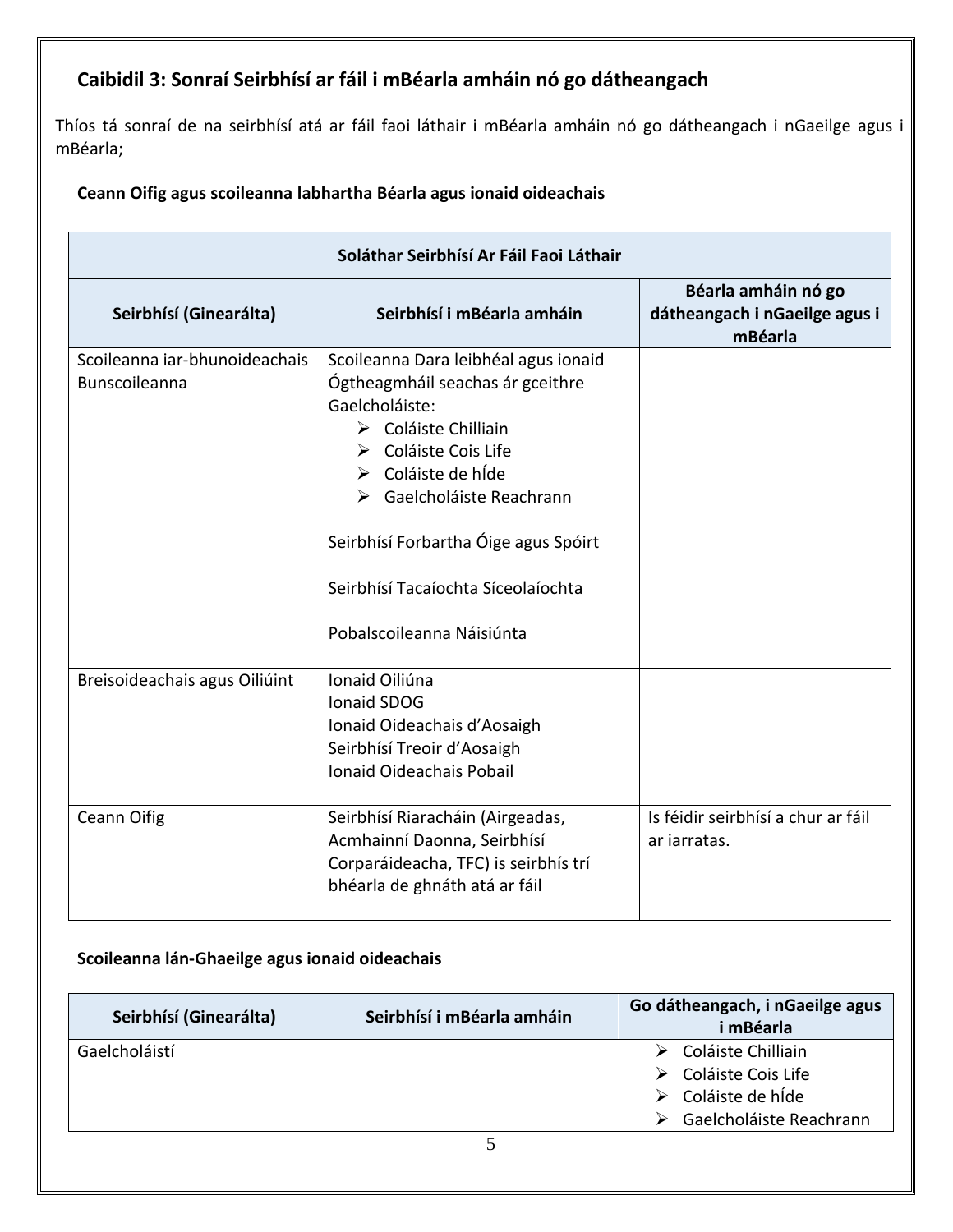# <span id="page-5-0"></span>**Caibidil 4: Ag Feabhsú Soláthar Seirbhísí i nGaeilge**

#### **Is riachtanais éigeantacha faoi Acht na dTeangacha Oifigiúla 2003 iad na forálacha i gcló liath atá le feiceáil sa tábla thíos.**

| Modh Cumarsáide leis an bPobal              |                                     | <b>Gealltanas</b>                                                                                                                                                                                                                                                                                                                                                                                                                                                                                                                                                                                                                                                                                                                                                                                              |                   |
|---------------------------------------------|-------------------------------------|----------------------------------------------------------------------------------------------------------------------------------------------------------------------------------------------------------------------------------------------------------------------------------------------------------------------------------------------------------------------------------------------------------------------------------------------------------------------------------------------------------------------------------------------------------------------------------------------------------------------------------------------------------------------------------------------------------------------------------------------------------------------------------------------------------------|-------------------|
| Fógraí<br>réamhthaifeadta ó<br><b>Bhéal</b> |                                     | Beidh na fógraí réamhthaifeadta seo a<br>leanas i nGaeilge nó dátheangach:<br>(a) Cuirfear fógraí taifeadta ó bhéal ar<br>fáil i nGaeilge nó go dátheangach ar an<br>nguthán nuair atá ár n-oifigí dúnta.<br>(b) Cuirfear fógraí taifeadta ó bhéal a<br>chraoltar ar chóras fógartha poiblí ar fáil<br>i nGaeilge nó go dátheangach.<br>(c) Cuirfear fógraí ó bhéal a chruthaítear<br>agus a chraoltar trí chóras<br>ríomhtheachtaireachta nó trí chóras<br>ríomhfhreagartha gutháin ar fáil i<br>nGaeilge nó go dátheangach.<br>Tabhair faoi deara gur fógairtí<br>'taifeadta' seachas fógairtí 'beo' a<br>bhaineann le hábhar anseo.<br>Sa chás go bhfuil Ordú Logainmneacha i<br>bhfeidhm, úsáidfear an leagan Gaeilge<br>den Logainm atá sonraithe san Ordú sin<br>i bhfógraí taifeadta ó bhéal a dhéanann | Éigeantach        |
| Cumarsáid i<br>Scríbhinn                    | Litreacha agus Post<br>leictreonach | nó ar a shon.<br>Tabharfar freagra ar an gcumarsáid<br>scríofa uile sa teanga oifigiúil ina<br>bhfuarthas í.                                                                                                                                                                                                                                                                                                                                                                                                                                                                                                                                                                                                                                                                                                   | Éigeantach        |
|                                             | Stáiseanóireacht                    | Ceannteidil ar stáiseanóireacht áirithe<br>ar a n-áirítear nóta-pháipéar, duillíní<br>dea-mhéine, leatháin chlúdaigh facs,<br>clúdaigh comhad agus fillteáin eile,<br>lipéid agus clúdaigh litreach a chur ar<br>fáil i nGaeilge nó go dátheangach.                                                                                                                                                                                                                                                                                                                                                                                                                                                                                                                                                            | Éigeantach        |
| Comharthaí                                  | Comharthaí                          | Ní mór an chomharthaíocht uilig a<br>chuireann Bord Oideachais agus Oiliúna<br>Átha Cliath agus Dhún Laoghaire in<br>airde nó a chuirtear in airde thar a<br>cheann a bheith i nGaeilge nó                                                                                                                                                                                                                                                                                                                                                                                                                                                                                                                                                                                                                     | <b>Éigeantach</b> |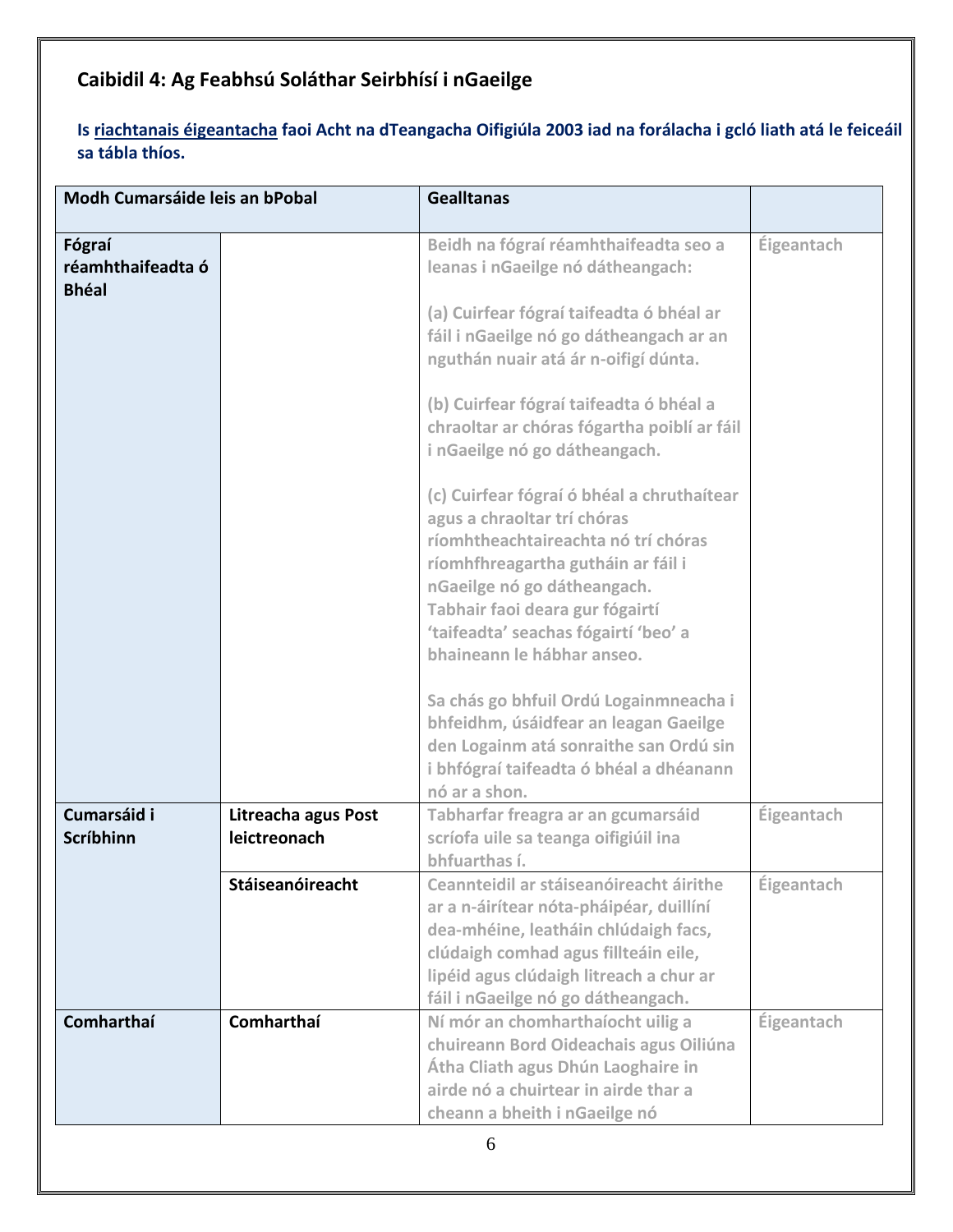|                      |                             | dátheangach, faoi réir na rialachán (I.R.<br>Uimh 391/2008).                                                                                                                                                                                                                                                                   |                   |
|----------------------|-----------------------------|--------------------------------------------------------------------------------------------------------------------------------------------------------------------------------------------------------------------------------------------------------------------------------------------------------------------------------|-------------------|
| Foilseacháin         | Foilseacháin                | Foilseofar cáipéisí ina leagtar amach<br>tograí polasaí poiblí, cuntais iniúchta nó<br>ráitis airgeadais, tuarascálacha bliantúla<br>agus ráitis straitéise i nGaeilge agus i<br>mBéarla ag an am céanna.                                                                                                                      | Éigeantach        |
|                      | Ciorcláin / Cora Poist      | I gcás ina ndéanfaidh comhlacht poiblí<br>cumarsáid i scríbhinn nó leis an bpost<br>leictreonach leis an bpobal i gcoitinne<br>nó le haicme den phobal i gcoitinne<br>chun faisnéis a thabhairt don phobal nó<br>don aicme, cinnteoidh an comhlacht gur<br>i nGaeilge, nó i mBéarla agus i nGaeilge,<br>a bheidh an chumarsáid | Éigeantach        |
| <b>An Ghaeltacht</b> | Logainmneacha<br>Gaeltachta | Bainfear úsáid as Logainmneacha<br>Oifigiúla na gCeantar Gaeltachta i ngnó<br>oifigiúla de réir na reachtaíochta.                                                                                                                                                                                                              | <b>Éigeantach</b> |

Seo a leanas liosta gníomhartha molta ag BOOÁCDL faoi gach seirbhís.

| Modh Cumarsáide leis an bPobal |                                      | <b>Gealltanas</b>                                                                                                                                                                                                                                                                                  | <b>Amlíne</b><br>Laistigh de<br>Bl.1/Bl.2/Bl.3 |
|--------------------------------|--------------------------------------|----------------------------------------------------------------------------------------------------------------------------------------------------------------------------------------------------------------------------------------------------------------------------------------------------|------------------------------------------------|
| Cumarsáid ó                    | Fáiltiú/Lasc-chlár                   | Beannófar roimh chustaiméirí a<br>dhéanann teagmháil ar theileafón le<br>BOOÁCDL i dtosach báire i nGaeilge<br>agus ansin I mBéarla ar an gcóras<br>réamhthaifeadta.<br>Beidh seirbhís trí mheán na Gaeilge ar<br>fáil dár sheirbhís cheann oifig<br>corparáideach ar iarratas ón gCeann<br>Oifig. | Faoi dheireadh<br>chéad bhliain na<br>scéime.  |
| <b>Bhéal/Scríbhinn</b>         | Seirbhís Duine le<br>Duine/Chuntair  | Cuirfear liosta chun dáta ar fáil de bhaill<br>foirne atá in ann seirbhís a chur ar fáil i<br>nGaeilge.                                                                                                                                                                                            | Laistigh de<br>chéad bhliain na<br>scéime.     |
|                                | Cumarsáid ghutháin<br>leis an bpobal | Cuirfidh baill foirne dátheangacha<br>custaiméirí ar an eolas go bhfuil siad<br>sásta gnó a dhéanamh trí Ghaeilge má<br>theastaíonn.                                                                                                                                                               | Go leanúnach.                                  |
|                                | Foirmeacha Iarratais                 | Beidh leagan dátheangach nó Gaeilge<br>ar fáil de na foirmeacha seo a leanas;                                                                                                                                                                                                                      | Go leanúnach.                                  |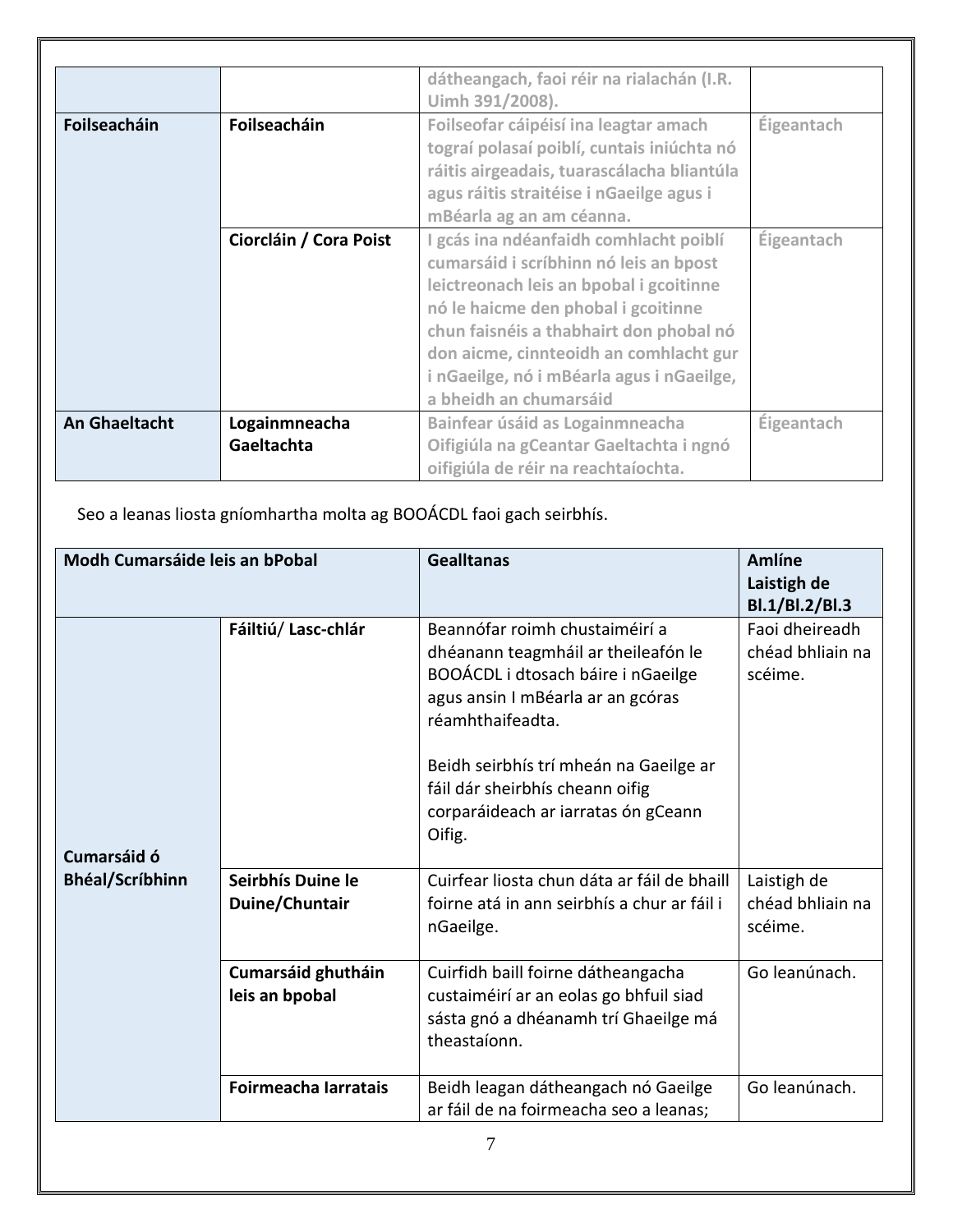|                                           |                     | Foirmeacha Iarratais Scéim Deontais<br>Mic léinn.<br>Foirmeacha Iarratais Poist<br>Mhúinteoireachta.<br>Foirmeacha Iarratais Poist Eile.<br>Foirmeacha Rollú Daltaí do<br>Ghaelcholáistí.                                                                                                                                                                                                                                     |                                              |
|-------------------------------------------|---------------------|-------------------------------------------------------------------------------------------------------------------------------------------------------------------------------------------------------------------------------------------------------------------------------------------------------------------------------------------------------------------------------------------------------------------------------|----------------------------------------------|
| Na Meáin                                  | Preaseisiúintí      | Eiseofar gach preasráiteas go<br>dátheangach chuig na meáin agus<br>é mar aidhm go n-eiseofar an t-ábhar<br>seo go comhuaineach.                                                                                                                                                                                                                                                                                              | Go leanúnach.                                |
|                                           | Ríomhphoist         | Foilseoimid seoladh ríomhphoist ar<br>leith i gcomhair ceisteanna i nGaeilge ar<br>shuíomh/suímh gréasáin an<br>chomhlachta phoiblí.<br>Beidh gnáth-theachtaireachtaí<br>ríomhphoist - séanadh mar shampla -<br>dátheangach.                                                                                                                                                                                                  | Faoi dheireadh<br>chéad bhlain na<br>scéime. |
| <b>Teicneolaíocht</b><br><b>Faisnéise</b> | Suíomhanna Gréasáin | Beidh an t-ábhar seasta ar shuíomh<br>gréasáin an chomhlachta<br>www.ddletb.ie ar fáil go dátheangach.<br>Beidh nascleanúint ó leathanach ar an<br>leagan Béarla den suíomh<br>gréasáin chuig an leathanach ábhartha<br>ar an leagan Gaeilge.<br>Forbrófar leathanach Gaeilge ar an<br>inlíon agus cuimseoidh sé treoir<br>bhunúsach maidir le soláthar seirbhísí<br>Gaeilge agus infhaighteacht<br>acmhainní teanga Gaeilge. | Faoi dheireadh<br>chéad bhlain na<br>scéime. |
|                                           | Eile                | Beidh ráiteas fáiltithe an<br>Phríomhfheidhmeannaigh ar shuíomh<br>idirlíon an Bhoird www.ddletb.ie ar fáil<br>go dátheangach agus dearbhófar<br>tiomantas an Bhoird do chur i bhfeidhm<br>ghealltanais scéim teanga an Bhoird<br>san fháiltiú sin.<br>Dá gcinnfeadh an Bord líne lipéid<br>eagraíochta amach anseo, gealltar go<br>mbeidh an fhoclaíocht dátheangach.                                                        | Ó thús na<br>scéime.                         |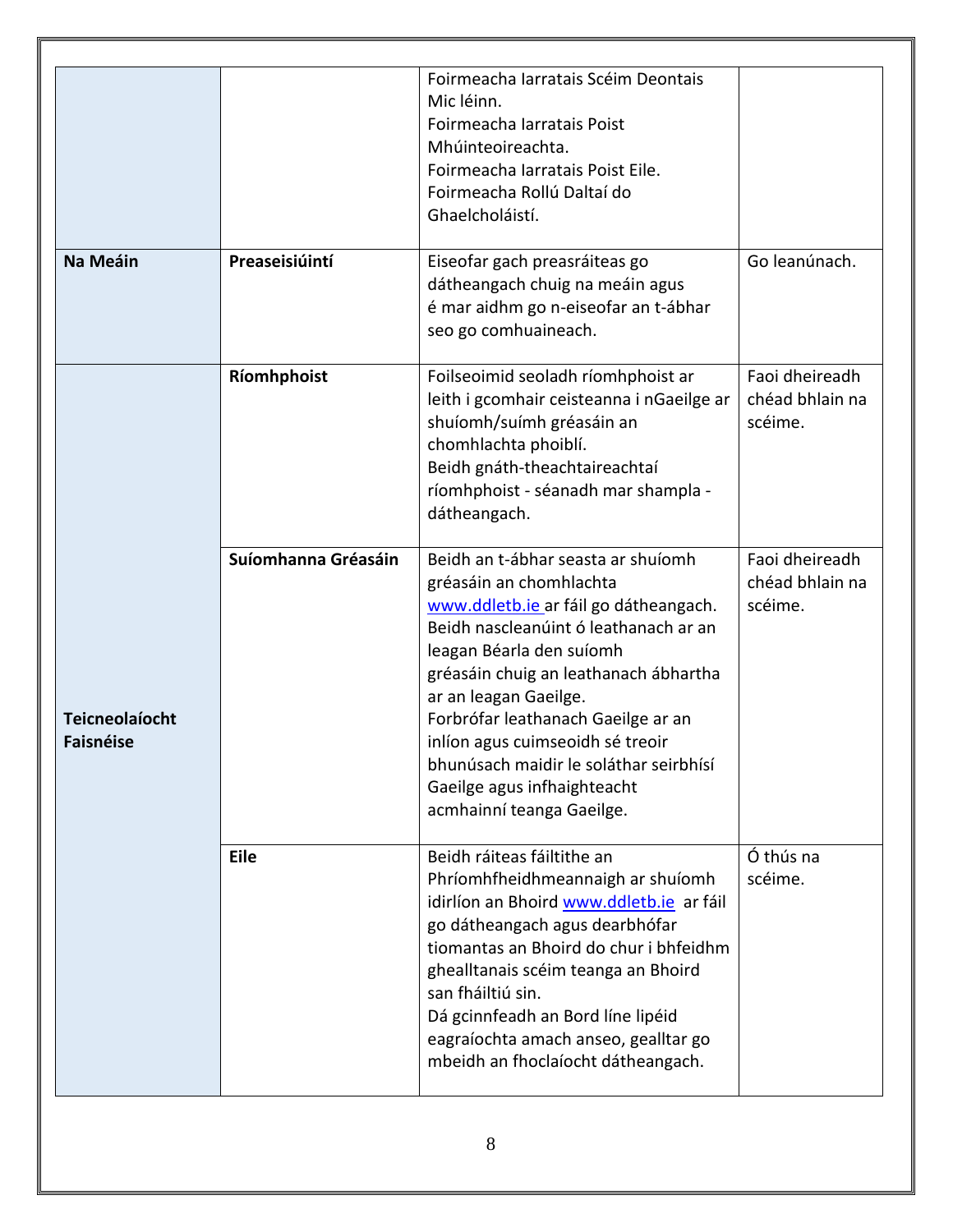# <span id="page-8-0"></span>**Caibidil 5: Ag Feabhsú Inniúlacht sa Ghaeilge**

#### <span id="page-8-1"></span>**5.1 Earcaíocht**

Is é earcú foirne le scileanna cumasacha Gaeilge i ngach réimse d'obair Bhord Oideachais agus Oiliúna Átha Cliath agus Dhún Laoghaire an príomhbhealach a bheidh ann chun barr feabhais a chur ar infhaighteacht seirbhísí i nGaeilge. Beidh aird ag ár bpolasaí earcaíochta, atá faoi réir an chreata de nósanna imeachta comhaontaithe náisiúnta d'earcaíocht, ar an ngá chun inniúlacht Gaeilge a fheabhsú ar bhonn céimnithe.

Cuirfear pacáiste ionduchtúcháin ina mbeidh cóip dár scéim chomhaontaithe, ar fáil do gach ball foirne chun a chinntiú go mbeidh siad ar an eolas faoinár ngealltanais faoin reachtaíocht.

#### <span id="page-8-2"></span>**5.2 Oiliúint agus Forbairt**

Tá Bord Oideachais agus Oiliúna Átha Cliath agus Dhún Laoghaire tiomanta deiseanna a chur ar fáil don fhoireann chun freastal ar chúrsaí oiliúna Gaeilge atá creidiúnaithe go cuí, de réir ár n-acmhainní. Cuirfear an fhoireann iomlán ar an eolas faoi áiseanna/dheiseanna chun a n-inniúlacht sa Ghaeilge a fheabhsú.

|                              |                               | <b>Gealltanas</b>                                                                                                                                                                                                                                                                                                                                                                                                                                                                                                                                                                                                                                                                                               | <b>Amlíne</b><br>Laistigh de<br>Bl.1/Bl.2/Bl.3        |
|------------------------------|-------------------------------|-----------------------------------------------------------------------------------------------------------------------------------------------------------------------------------------------------------------------------------------------------------------------------------------------------------------------------------------------------------------------------------------------------------------------------------------------------------------------------------------------------------------------------------------------------------------------------------------------------------------------------------------------------------------------------------------------------------------|-------------------------------------------------------|
|                              | Earcaíocht<br><b>Oiliúint</b> | Cuirfear pacáiste ionduchtúcháin ar fáil do bhaill<br>nua foirne ina mbeidh cóip dár scéim<br>chomhaontaithe.<br>Cuirfear deiseanna ar fáil le h-inniúlacht na foirne                                                                                                                                                                                                                                                                                                                                                                                                                                                                                                                                           | Faoi<br>dheireadh<br>chéad bhliain<br>na scéime<br>Go |
| Feabhsú ar<br>chumas Gaeilge |                               | sa Ghaeilge a fhorbairt.<br>Déanfar socruithe cuí chun oiliúint sa Ghaeilge<br>agus teastasú tástála inniúlachta sa Ghaeilge a<br>chur ar fáil don fhoireann chun:<br>tacú leis an bhfoireann a<br>n-inniúlacht sa Ghaeilge a choimeád agus a<br>fhorbairt,<br>feabhas a chur ar chumas na foirne a n-<br>oibleagáidí Gaeilge a chomhlíonadh agus a<br>gcuid dualgas á gcur i gcrích agus<br>córas tástála inniúlachta creidiúnaithe a chur<br>ar fáil don fhoireann.<br>Cuirfear an fhoireann ar an eolas faoi acmhainní<br>teanga ar nós: www.focloir.ie, www.tearma.ie,<br>www.teanglann.ie agus www.abair.ie chomh<br>maith le WinGléacht, an leagan leictreonach<br>d'fhoclóir Gaeilge-Béarla Uí Dhónaill. | leanúnach                                             |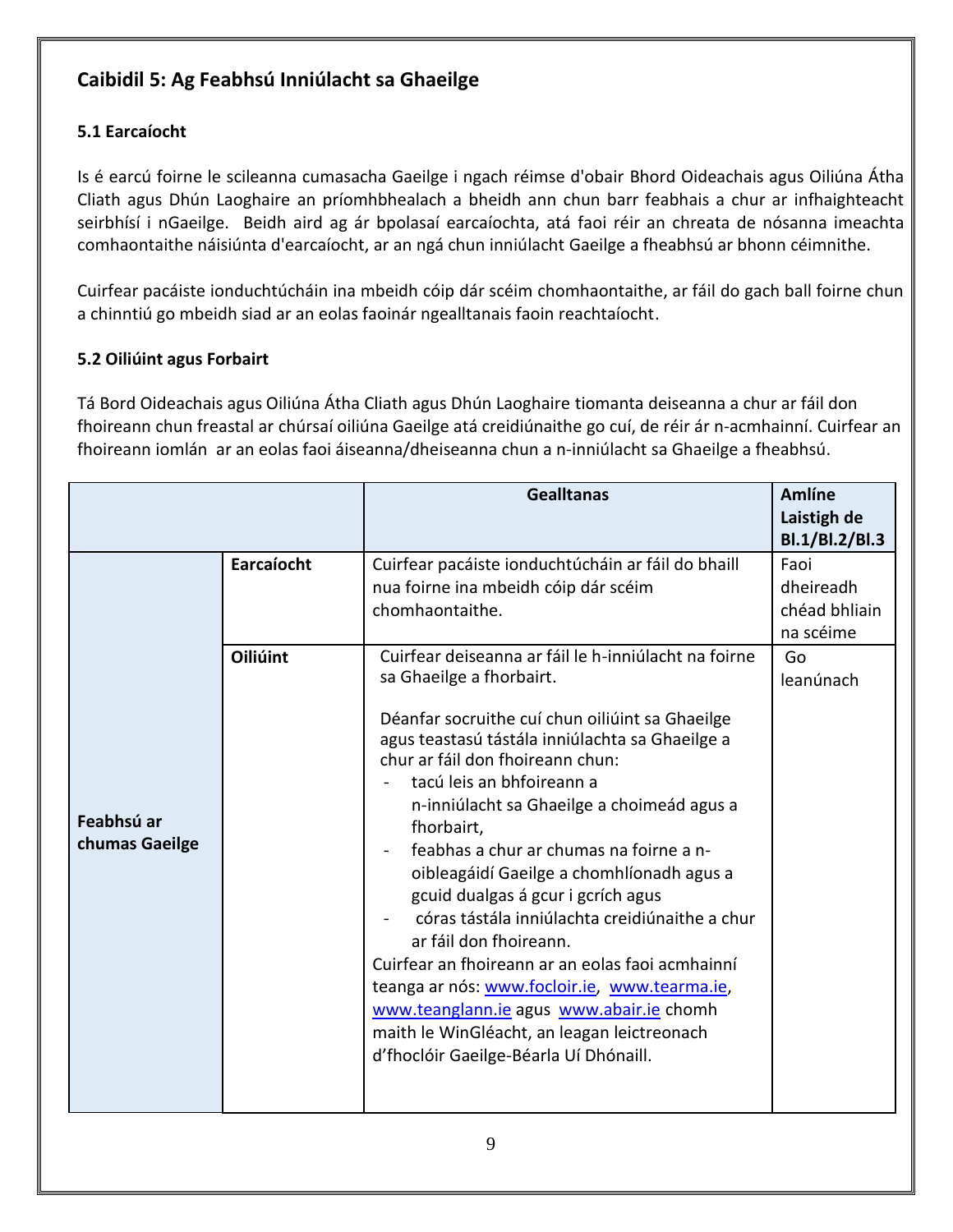| Eile | Cuirfidh BOOÁCDL maoiniú tiomnaithe ar fáil do<br>chúrsaí aitheanta ag leibhéil teastais agus dioplóma<br>a chuideodh le forbairt, caighdeán, raon agus<br>minicíocht na seirbhísí Gaeilge a thairgimid don<br>phobal.                                 | Go<br>leanúnach |
|------|--------------------------------------------------------------------------------------------------------------------------------------------------------------------------------------------------------------------------------------------------------|-----------------|
|      | Cuirfear póstaeir chearta teanga (ar fáil ó Oifig an<br>Choimisinéara Teanga) ar crochadh in áit<br>shuntasach i ngach oifig riaracháin/gach/agus gach<br>ionad aitheanta oideachais Bhord Oideachais agus<br>Oiliúna Átha Cliath agus Dhún Laoghaire. |                 |

#### **5.3 Poist Shainithe Ghaeilge**

Tá na poist liostáilte thíos sainithe mar phoist a mbaineann riachtanas inniúlachta Gaeilge leo. Tá sé i gceist go mbeidh caighdeáin shonraithe chreidiúnaithe sa Ghaeilge bainte amach ag sealbhóirí na bpost seo i gcomhréir le cúraim an phoist.

| <b>Teideal an Phoist</b>                                     | Láthair                                            | Comharthú den chaighdeán Gaeilge<br>a theastaíonn (roghnaigh ceann:<br>bunleibhéal, meánleibhéal nó<br>ardleibhéal) |
|--------------------------------------------------------------|----------------------------------------------------|---------------------------------------------------------------------------------------------------------------------|
| Príomhoidí, Leas-Phríomhoidí,<br>gach post múinteoirearachta | Gaelcholáistí                                      | Ardleibhéal inmhianaithe                                                                                            |
| Rúnaithe, freastalaithe agus<br>poist eile riaracháin        | Gaelcholáistí                                      | Meán leibhéal inmhianaithe                                                                                          |
| Oifigeach Chléireachais                                      | Ceann Oifig -<br>Roinn Seirbhísí<br>Corparáideacha | Ardleibhéal inmhianaithe                                                                                            |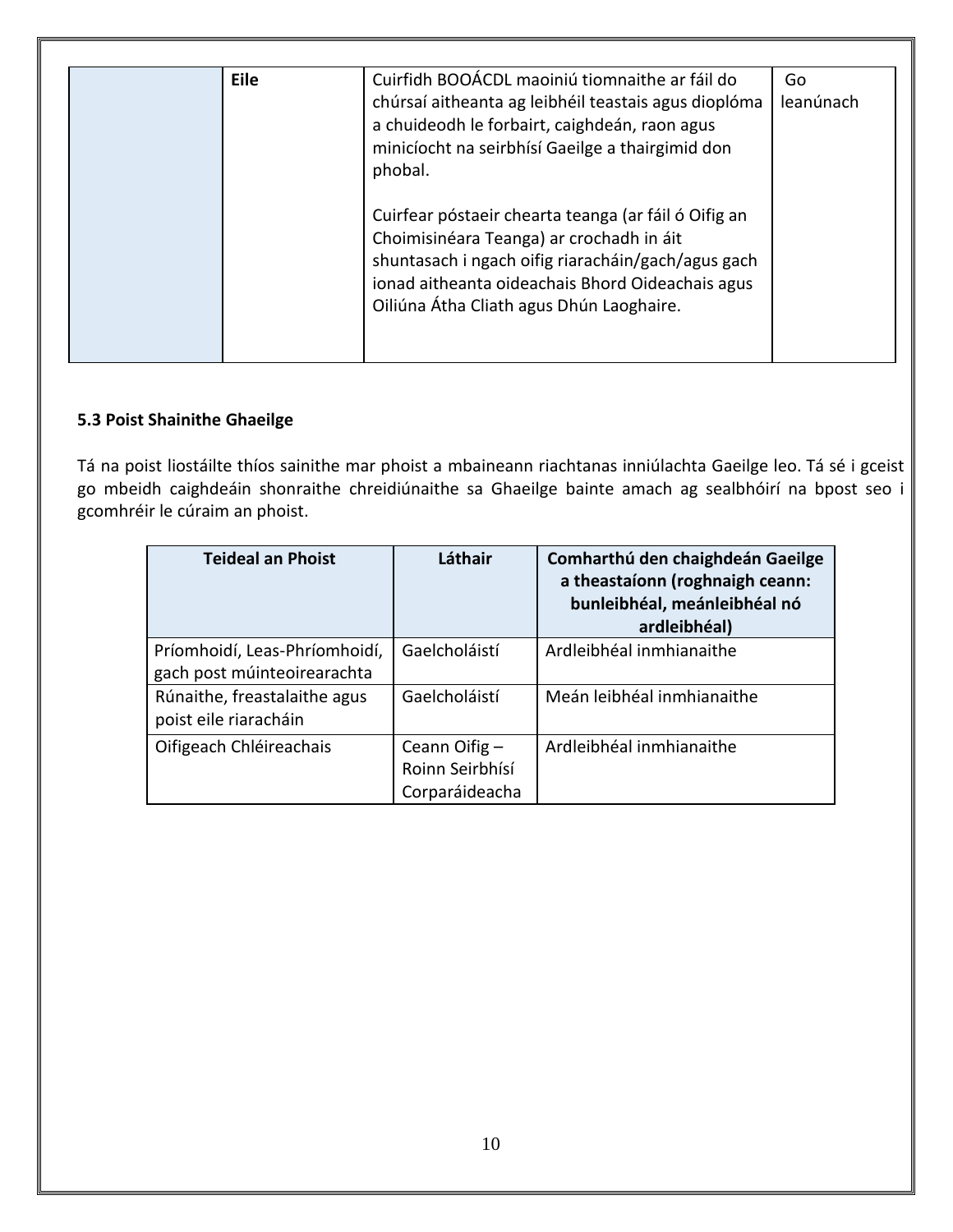## <span id="page-10-0"></span>**Caibidil 6: Monatóireacht agus Athbhreithniú**

Déanfaidh an Príomhfheidhmeannach agus Foireann Shinsearach Bainistíochta BOOÁCDL monatóireacht agus athbhreithniú ar an scéim ar bhonn rialta. Is é/í Caoimhín Ó Tuathail, Roinn Seirbhísí Corparáideacha an teagmhálaí don scéim.

Beidh córas foirmiúil ar fáil chun monatóireacht a dhéanamh ar iarratais ar sheirbhísí i nGaeilge agus beidh cuntas air sin inár dTuarascáil Bhliantúil.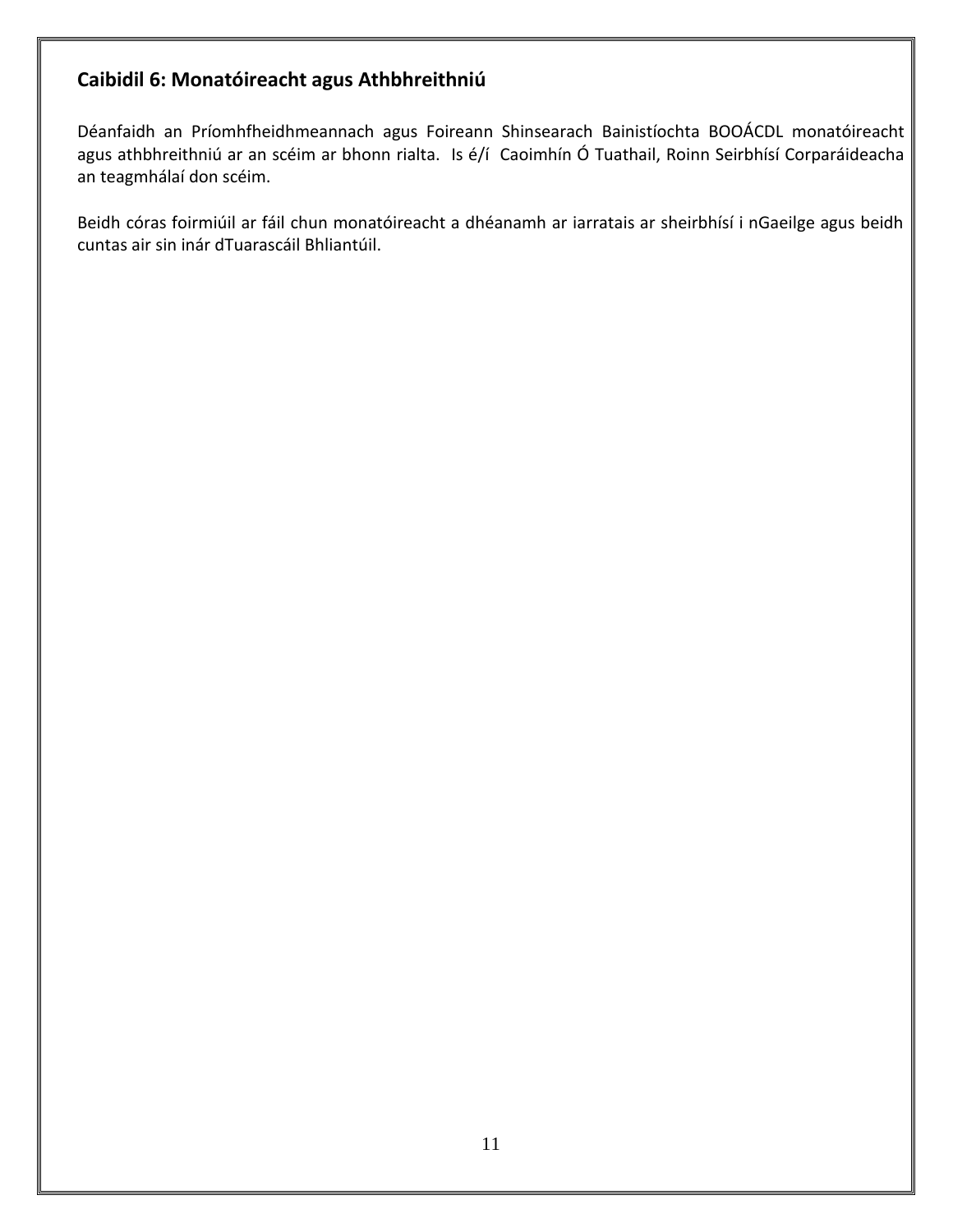## <span id="page-11-0"></span>**Caibidil 7: Poibliú na Scéime Comhaontaithe**

Déanfar poibliú inmheánach agus seachtrach ar an scéim seo trí phreasráiteas i dtosach báire. Cuirfimid leagan dátheangach den scéim ar fáil ar ár suíomh gréasáin agus cuirfear ar fáil í do gach ball foirne agus do na gníomhaireachtaí cuí. Féadfar modhanna eile chun an scéim a phoibliú a úsáid freisin.

Ina theannta sin, tapóimid gach deis inár n-idirghníomhú laethúil le custaiméirí chun na seirbhísí a chuirimid ar fáil i nGaeilge a chur chun cinn agus a phoibliú ar na bealaí seo a leanas:

- custaiméirí a chur ar an eolas go díreach, ar bhealach réamhghníomhach, maidir leis an rogha atá acu gnó a dhéanamh linn i nGaeilge, mar shampla, trí fhógraí a chur ar taispeáint ag an bhfáiltiú a luann na seirbhísí Gaeilge atá ar fáil;
- na seirbhísí sin a liostú in áit ina mbeidh siad le feiceáil go soiléir ar ár suíomh gréasáin;
- cuirfimid in iúl ar threoirlínte, bileoga eolais agus foirmeacha iarratais ar leith go bhfuil na cáipéisí seo ar fáil i nGaeilge freisin, mura bhfuil siad ar fáil go dátheangach;
- tabharfaimid suntasacht chomhionann d'ábhair Ghaeilge agus Bhéarla.

Cuirfear cóip den scéim chomhaontaithe ar aghaidh chuig Oifig an Choimisinéara Teanga.

Is é an leagan Gaeilge an leagan oifigiúil den scéim seo.